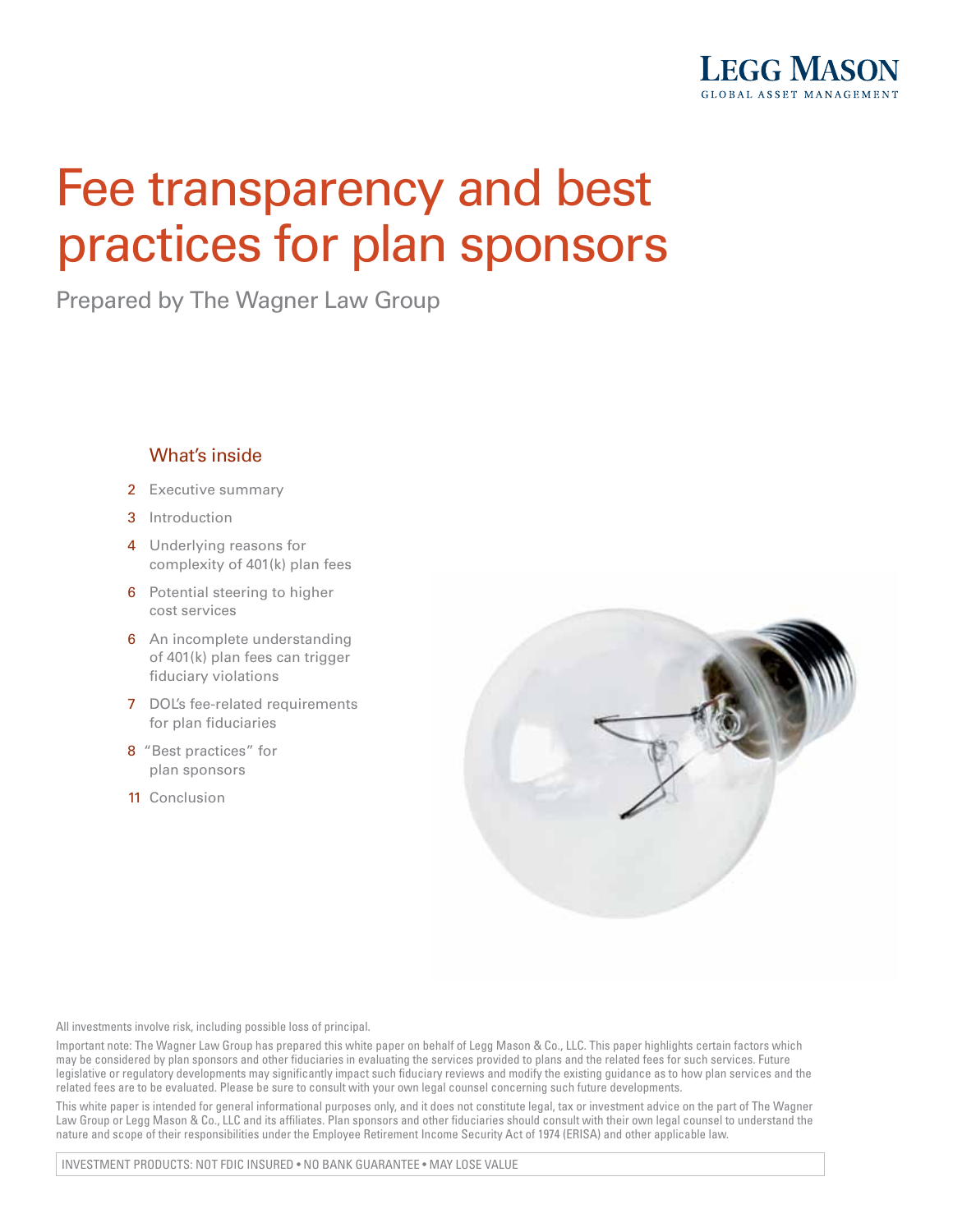# Executive summary

U.S. government officials are calling for greater fee transparency in the 401(k) plan market. As the 401(k) fee disclosure rules continue to evolve through regulatory rule-making and litigation-driven case law, effectively raising the bar that plan fiduciaries must meet, plan sponsors should consider adopting any or all of the following "best practices":

## Establish a prudent investigative review process for plan services and fees

- A prudent evaluation process should include ongoing reviews at reasonable intervals, focusing on information concerning the provider's qualifications, the quality of services, and the reasonableness of fees in relation to the services provided.
- The plan sponsor should seek the assistance of the plan's financial advisor, as necessary. Advisors can assist in organizing meetings, preparing meeting minutes and gathering relevant information, including comparative pricing information.

# Independently decide the fee split between plan sponsor and participants

- Keep in mind that "hard dollar" fees can be expensed to the plan if the plan document permits it, the service is in the interest of participants, and the fee is reasonable.
- A sponsor should never favor a provider that receives indirect compensation from the plan's investments or investment providers, merely because it prefers to allocate fees to plan participants.

### Provide meaningful fee disclosure to participants

- In anticipation of the pending rules requiring feerelated disclosures to participants, stay ahead of the curve by communicating this upcoming regulatory change to participants and providing meaningful fee disclosures currently.
- Confirm with the plan's service providers that participants are receiving the necessary investment disclosures under ERISA Section 404(c).

### Evaluate your financial advisor's value proposition

- Work with a financial advisor who is "transparent" and open with respect to his or her compensation.
- Rather than selecting an advisor with low fees, choose the financial advisor with the best value proposition.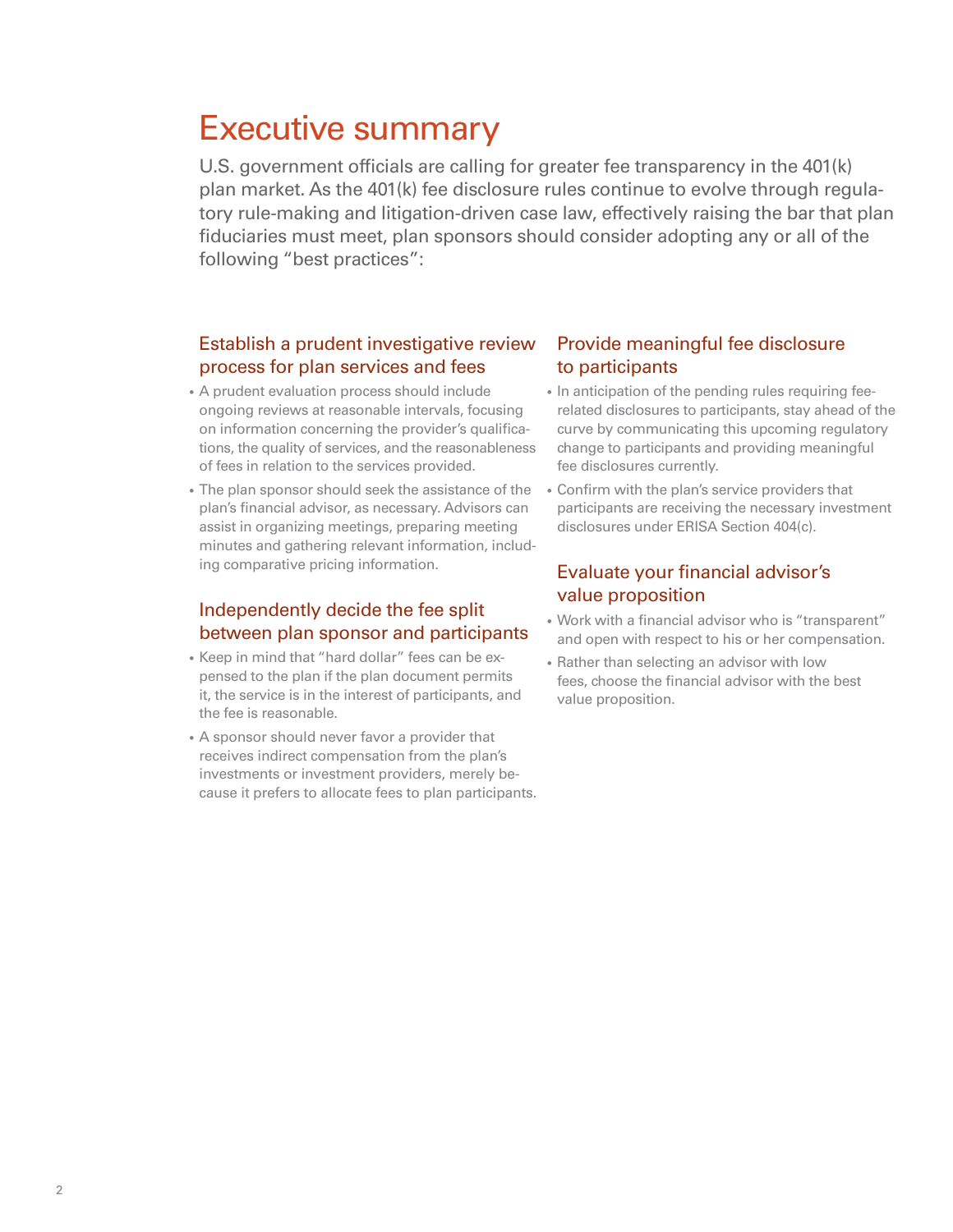# Introduction

U.S. government officials and regulators are calling for greater fee transparency in the 401(k) plan market. The U.S. Senate Special Committee on Aging has held multiple Congressional hearings on this subject, drawing attention to the detrimental effect of "hidden" 401(k) plan fees and the need for reform.

The Obama administration has announced that improving the transparency of 401(k) plan fees is one of the White House's key retirement policy objectives.1 The U.S. Department of Labor (the "DOL") continues to emphasize the need for meaningful fee disclosures, as it completes its long-running project to mandate such disclosures for the benefit of plan sponsors and participants.<sup>2</sup> Echoing this governmental interest in 401(k) plan fees, class action lawsuit attorneys have launched a wave of litigation in recent years, alleging that plan sponsors and service providers breached their fiduciary duties by entering into arrangements driven by hidden payments flowing between providers.<sup>3</sup>

For plan sponsors, these developments underscore the need to clearly understand their fiduciary responsibilities as they pertain to fees. Not only is the plan sponsor typically responsible as the plan's "named fiduciary" for the overall management of the plan, but it is also charged with the strict responsibility of evaluating the reasonableness of the plan's fees. Even if there is a lack of fee transparency in a 401(k) plan's service arrangement, the plan sponsor must be able to make informed judgments about the plan's fees in relation to the services provided on behalf of the plan and its participants.

<sup>&</sup>lt;sup>1</sup> Annual Report of the White House Task Force on the Middle Class, February 2010.

<sup>&</sup>lt;sup>2</sup> The DOL is in the process of issuing a trio of regulations requiring enhanced fee disclosure. Regulations requiring plan sponsors to report additional fee information on Form 5500, Schedule C, were finalized on November 16, 2007, and they are effective beginning with plan year 2009. Regulations requiring service providers to disclose fee-related information to plan sponsors were "finalized" on July 16, 2010 on an interim basis, subject to further revision by the DOL following a public comment period expiring on August 30, 2010 and subject to a delayed effective date of July 16, 2011. Final regulations requiring 401(k) plan sponsors to deliver fee-related disclosures to participants were released on October 14, 2010.

<sup>3</sup> See, e.g., Abbot v. Lockheed Martin Corp. (S.D. Ill. Aug. 13, 2007), Beesely v. International Paper Company (S.D. Ill. Sept. 30, 2008), George v. Kraft Goods Global, Inc. (S.D. Ill. Mar. 16, 2007), Martin v. Caterpillar, Inc. (C.D. Ill. May 15, 2007), and Spano v. The Boeing Co. (S.D. Ill. Apr. 18, 2007).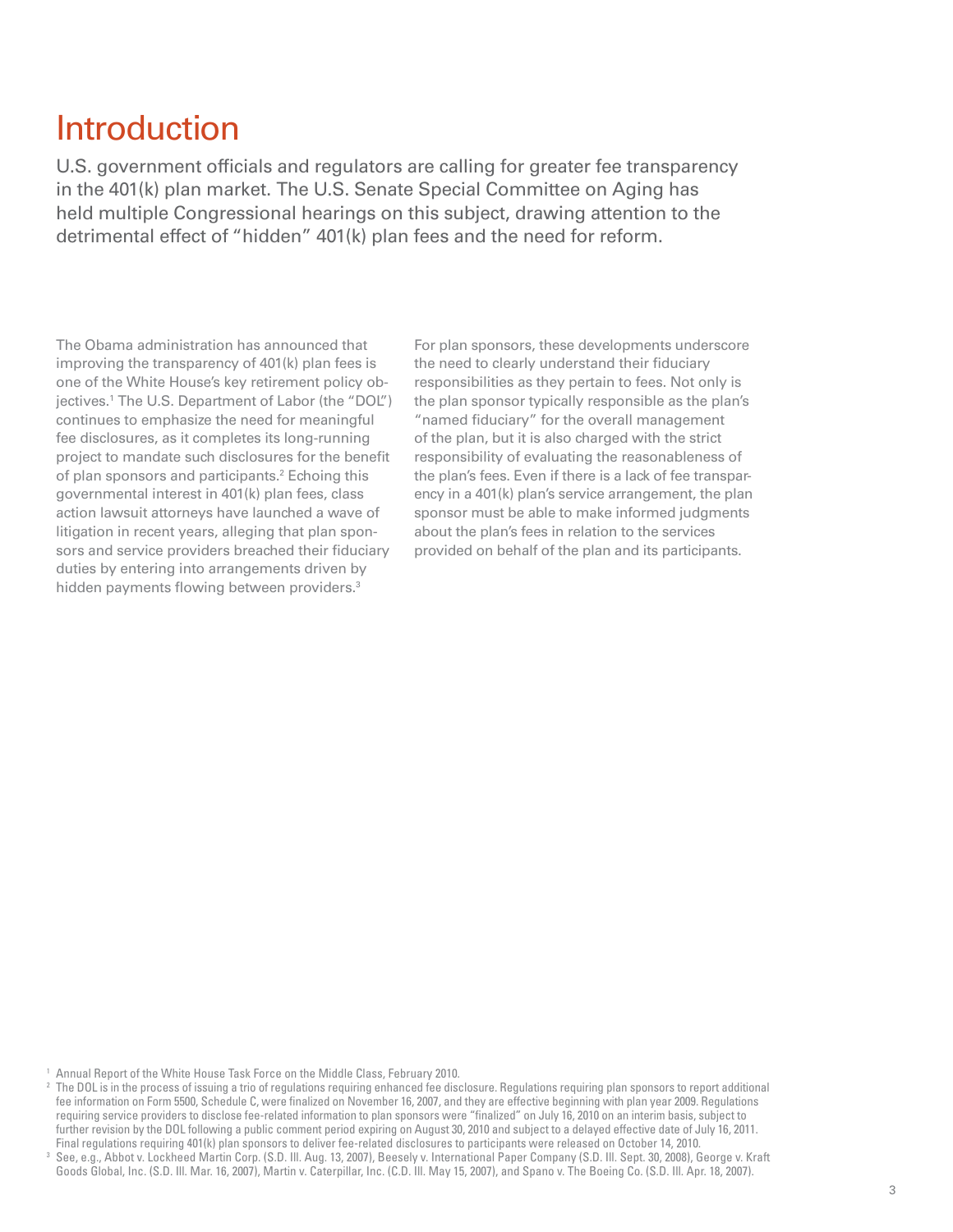# Underlying reasons for complexity of 401(k) plan fees

The challenging nature of 401(k) plan fees is due, in large part, to the complexity of the underlying service arrangements. Large numbers of 401(k) plans are serviced by multiple parties delivering technical and increasingly specialized services, and their compensation for such services are often intertwined. As a result, plan sponsors and other fiduciaries may at times feel confounded by the assortment of different fees earned by the various service providers to the plan. However, fiduciaries should bear in mind that 401(k) plan services are prone to fee complications for two principal reasons: (1) service providers may be utilizing subcontractors to perform promised services, and (2) service providers may be receiving compensation indirectly from the plan's investments or investment providers.

### Utilization of subcontractors

The services required to operate a plan successfully are costly, technical and increasingly specialized. For this reason, providers that bundle administrative services and plan investments together, as well as third-party administrators ("TPAs"), may rely on subcontractors to deliver a portion of their promised services.

For example, a TPA may decide to outsource its core recordkeeping responsibilities to a separate recordkeeping firm. Due to the tremendous capital outlay required to maintain a plan recordkeeping system, it may make sense for a TPA to rely on a large recordkeeping platform as a subcontractor, taking advantage of the reduced costs made possible by the platform's economies of scale.

Although the use of a subcontractor may be beneficial to service providers and their plan clients, it adds an additional layer of complexity to the fee arrangement. A plan sponsor may not be able to distinguish between the services performed by the contracting provider and those of the subcontractor. The plan sponsor may also fail to understand how the fee payable to the contracting provider is shared with the subcontractor. Furthermore, the plan sponsor may not even be aware of the identity of the subcontractor or its qualifications.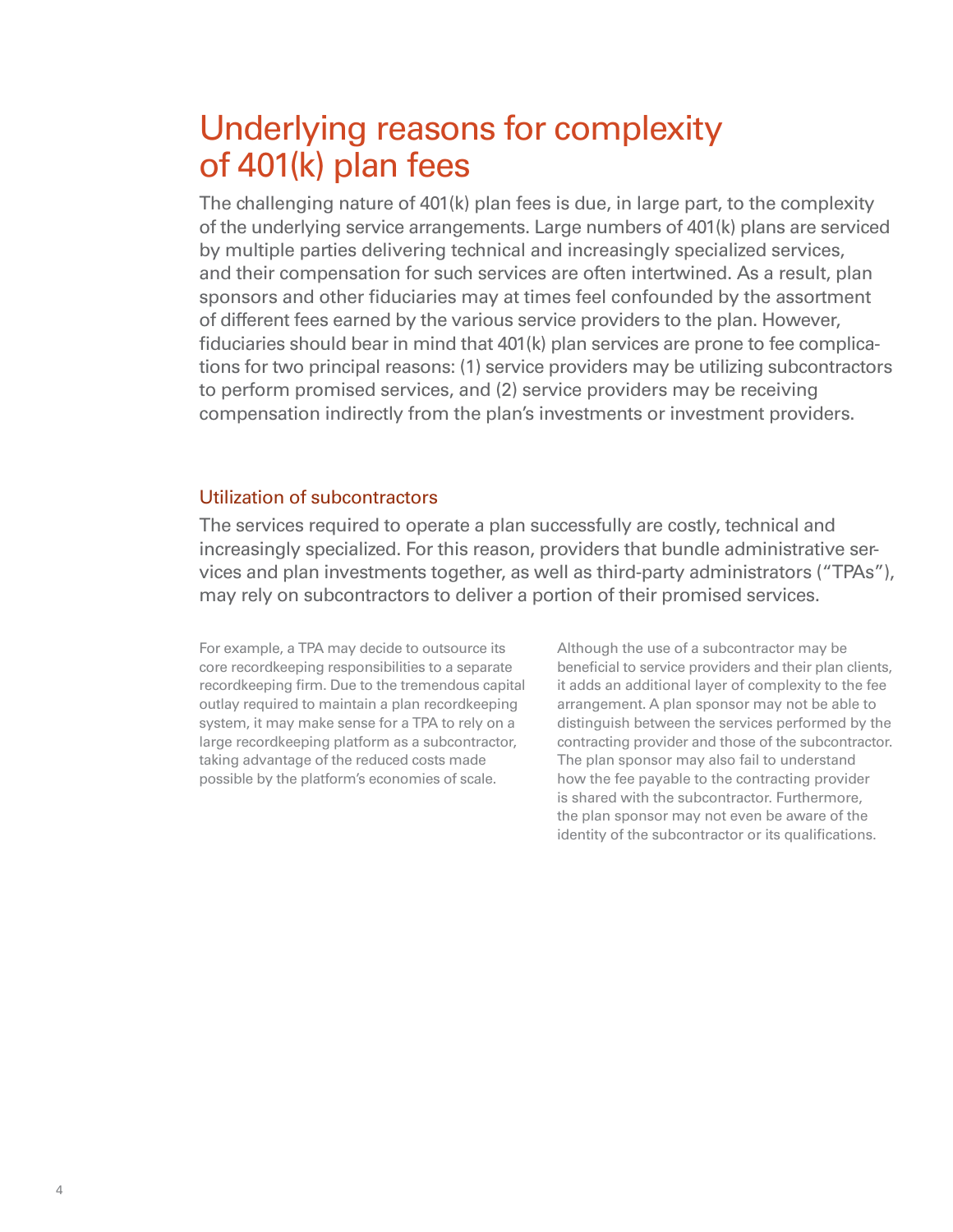

### Indirect compensation from plan investments and investment providers

401(k) plan fees are further complicated by the prevalence of arrangements involving the receipt of indirect compensation by the plan's administrative service providers from plan investments or investment providers. Although a service provider's receipt of such indirect compensation may come as a surprise to some plan sponsors, this practice has its roots in the dual ownership structure of 401(k) plans.

Normally, when an individual invests in a mutual fund, the individual has both "legal" and "beneficial" ownership of fund shares. The fund customarily hires a transfer agent to account for the number of shares owned by each individual investor, and the transfer agent's fees are charged to the fund as an operating expense. On the other hand, when 401(k) plan participants invest in a mutual fund, each individual participant has a beneficial or economic interest in the fund shares, but the 401(k) plan (through its trustee) has actual legal title and control over all of these shares.4 The fund's transfer agent typically maintains an "omnibus account" to track the total number of fund shares held at the plan level.

Plans customarily engage recordkeepers to account for the number of fund shares beneficially owned by each individual 401(k) plan participant. These services are sometimes referred to as "sub-accounting" or "sub-transfer agency" services. Just as a mutual fund is generally permitted to pay the fees of its transfer agent, a mutual fund is also generally permitted to pay plan recordkeepers for their sub-accounting services. Additionally, mutual funds can pay for other types of shareholder services.<sup>5</sup> In addition to any payments that might be made from the fund itself, the fund's investment manager may also make payments to a service provider out of its past profits and other available sources.

<sup>4</sup> Although the 401(k) plan trustee has legal title and control over plan assets, it is subject to the fiduciary requirements under ERISA and must hold such assets in trust for the exclusive benefit of participants.

<sup>5</sup> For example, 12b-1 fees can be paid out of a mutual fund's assets to cover certain shareholder service expenses. Under Rule 2830(d)(5) of the Conduct Rules of the Financial Industry Regulatory Authority ("FINRA"), the portion of a fund's 12b-1 fees attributable to shareholder service expenses must not exceed 0.25% of the average annual net asset value of fund shares.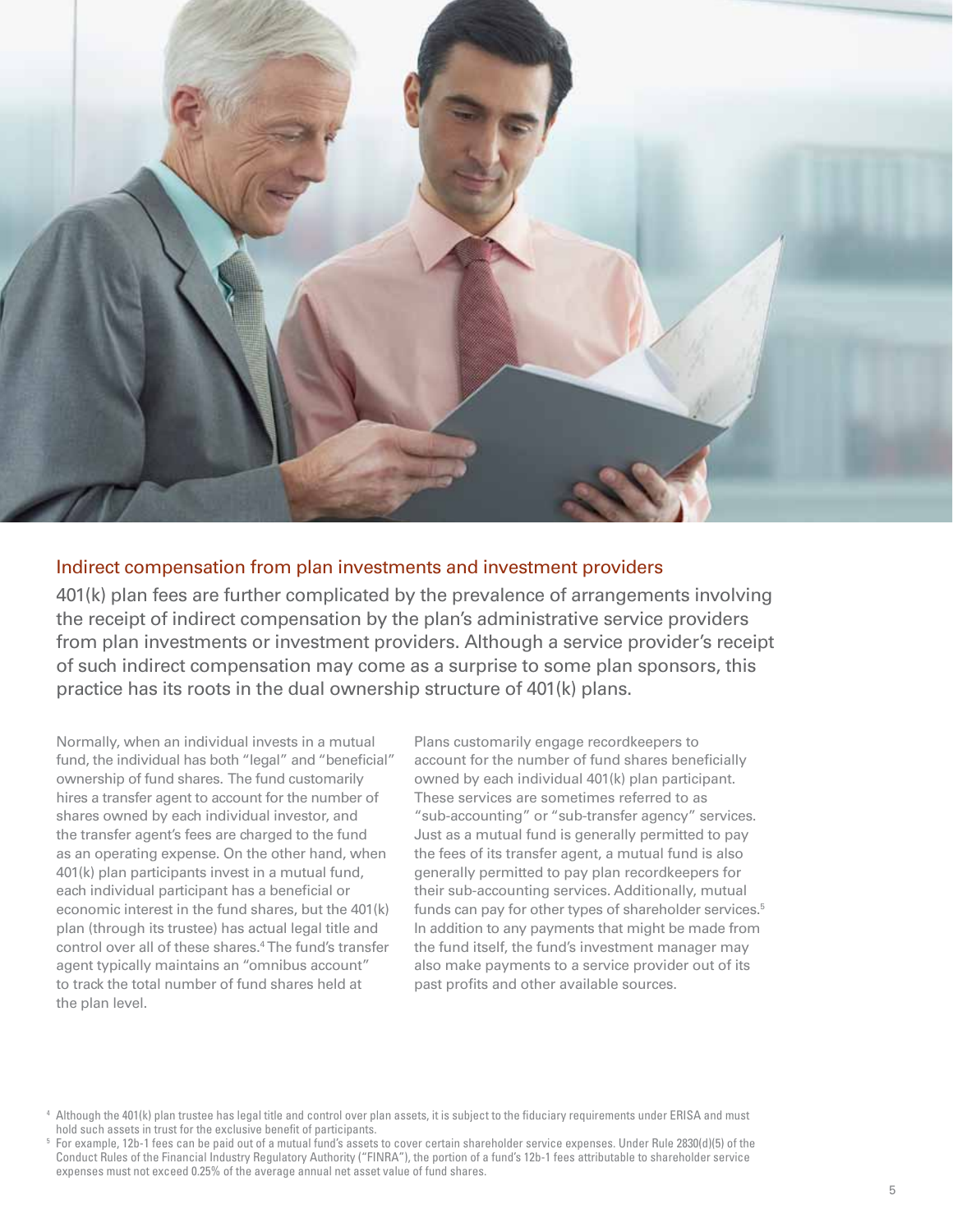# Potential steering to higher cost services

If a plan sponsor is unaware of the indirect compensation flowing from the 401(k) plan's investment funds to the plan's service providers, the sponsor has no way of determining the true cost of these services. Based on its own investigations, the U.S. Government Accountability Office ("GAO") reported that plan sponsors might select what appeared to be "free" administrative services for their plans, not realizing that the plan and its participants were paying for the provider's hidden fees in the form of higher investment costs.<sup>6</sup>

It should be recognized that service providers may have a financial incentive to steer plan sponsors to arrangements with substantial hidden fees, in order to maximize their overall compensation. Such arrangements may have lower "hard dollar" fees, thereby appearing to be cheaper than other arrangements, even though their true overall costs may be greater. Ironically, this practice could result in a plan sponsor's selection of one of the most costly arrangements on behalf of the plan, while believing in good faith that it is selecting one of the least expensive.

# An incomplete understanding of 401(k) plan fees can trigger fiduciary violations

401(k) plan sponsors and other plan fiduciaries have a duty to ensure each investment fund in the plan's menu is a prudent investment option under ERISA.<sup>7</sup> This duty prohibits plan fiduciaries from imprudently selecting investment funds with excessive fees. Furthermore, plan fiduciaries are subject to a separate duty under ERISA to ensure the fees paid by the plan to its service providers are reasonable.<sup>8</sup> The penalties for breaching these fiduciary duties can be substantial, and the plan fiduciary may become personally liable with respect to such penalties.<sup>9</sup>

The payment of indirect compensation to a service provider is generally permissible under ERISA. However, if a plan sponsor is unaware of such indirect compensation, gaps in fiduciary oversight can occur, which in turn may result in violations of these fiduciary duties under ERISA. **Thus, in addition to potentially hurting plan participants, a lack of awareness of a service provider's true compensation can also lead to potential liability for the plan sponsor.**

<sup>&</sup>lt;sup>6</sup> U.S. Government Accountability Office, GAO-08-774, Private Pensions: Fulfilling Fiduciary Obligations Can Present Challenges for 401(k) Plan Sponsors. July 2008.

<sup>7</sup> Preamble to DOL regulations under ERISA Section 404(c), 57 Fed. Reg. 46922 (Oct. 13, 1992).

<sup>8</sup> ERISA Section 403, 404(a)(1) and 408(b)(2).

<sup>9</sup> ERISA Section 409 imposes personal liability on a fiduciary for plan losses resulting from a breach, such as the use of plan assets to pay unreasonable fees. ERISA Section 502(l) imposes a 20% civil penalty on amounts recovered pursuant to a settlement with the DOL. Internal Revenue Code Section 4975 generally imposes an excise tax for prohibited transactions against the service provider receiving unreasonable compensation from the plan.

<sup>&</sup>lt;sup>10</sup> The enhanced reporting of indirect compensation on Schedule C generally applies to providers who receive compensation of at least \$5,000 during the plan year. Schedule C of the Form 5500 generally must be filed by sponsors of plans with 100 participants or more.

<sup>11</sup> Section 2550.408b-2(c)(1) of the DOL regulations, 75 FR 41600 (July 16, 2010).

<sup>&</sup>lt;sup>12</sup> See, e.g., Information Letters to D. Ceresi (February 19, 1998) and to T. Konshak (December 1, 1997), the preamble to DOL proposed regulations under ERISA Section 408(b)(2), and DOL Field Assistance Bulletin 2002-3.

<sup>13</sup> See, e.g., Liss v. Smith, 991 F.Supp. 278 (S.D.N.Y.1998).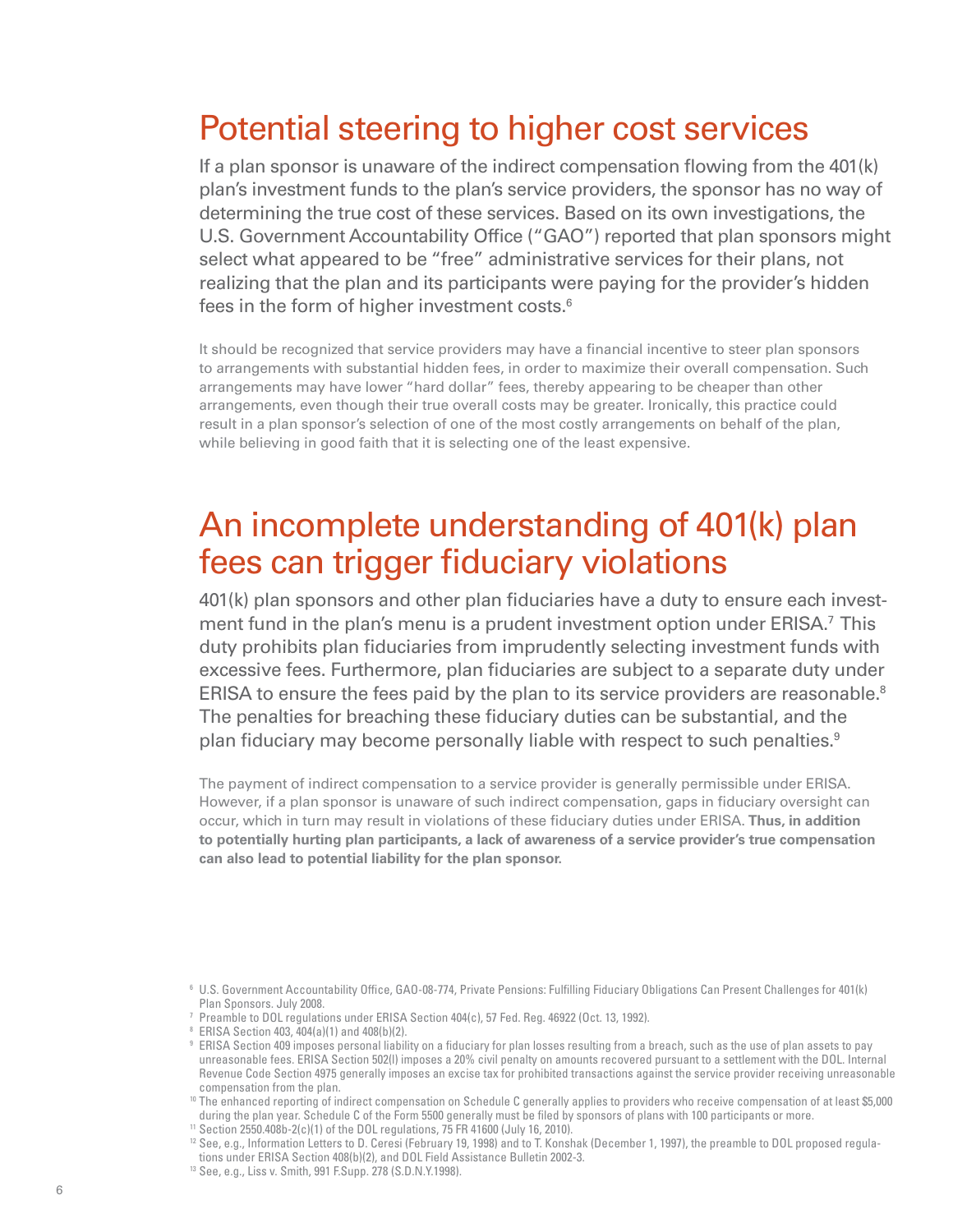# DOL's fee-related requirements for plan fiduciaries

Given the gravity of these fiduciary duties, plan sponsors should make every effort to identify and review all the fees payable by the plan, including any indirect compensation payable to the plan's providers. As discussed above, the DOL is in the process of finalizing its rule-making with respect to fee disclosures, including the Form 5500 reporting requirement which requires plan sponsors to identify and report the direct and indirect compensation paid to service providers on Schedule C, beginning with the 2009 plan year.<sup>10</sup>



Effective July 16, 2011, service providers to plans will be obligated to make fee disclosures to plan sponsors automatically in accordance with new regulatory requirements.<sup>11</sup> These mandatory disclosures from vendors will be helpful to plan fiduciaries, facilitating their review of plan services and fees. However, the mere receipt of these automatic disclosures from providers will not relieve plan fiduciaries of their responsibility to investigate and evaluate each provider's services and fees, and plan fiduciaries should proactively determine the adequacy of any fee-related disclosures provided to them and request additional information as may be necessary.

The comprehensive identification of all plan fees is merely the first procedural step that plan fiduciaries should take. In accordance with the DOL's interpretive guidance under ERISA, plan fiduciaries must engage in an objective process designed to elicit the information necessary to assess the qualifications of the provider, the quality of services offered, and the reasonableness of the fees charged in light of the services provided.12 In other words, the reasonableness of the plan's fees must be determined in its proper context, taking into account both the quality of the services and the qualifications of the provider. Furthermore, this determination should be made by following an investigative process designed to gather the relevant information. In addition, the fiduciary should seek the advice of an expert if it lacks the experience or skills to conduct a reasonable investigation for purposes of the fiduciary review.13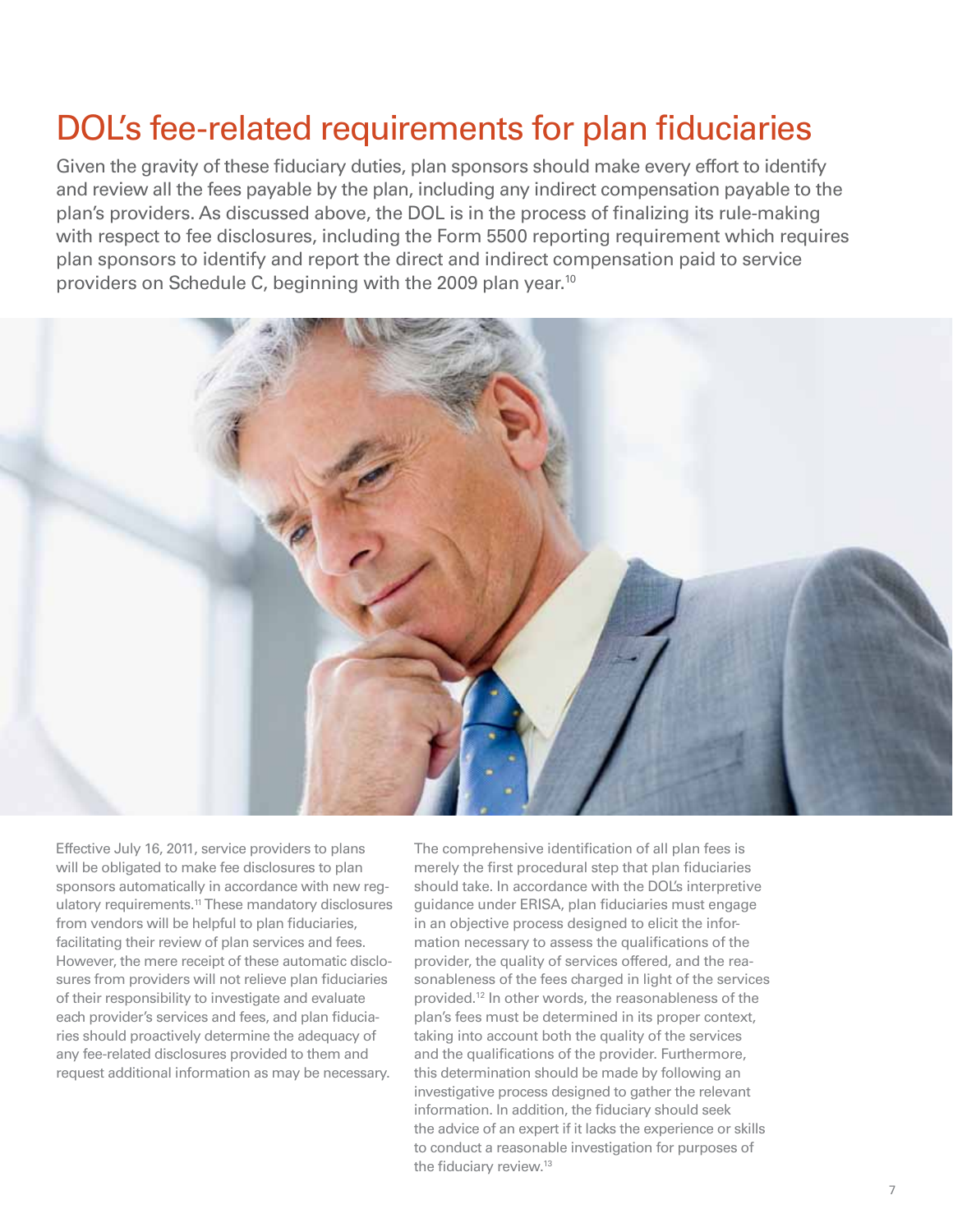# "Best practices" for plan sponsors

As DOL rule-making and the court rulings resulting from 401(k) fee litigation continue to evolve, effectively raising the bar that plan fiduciaries must meet with respect to 401(k) plan fees, plan sponsors are beginning to adopt "best practices" for the benefit of their participants and as an effective defense against potential fiduciary liability. Consistent with these emerging practices, plan sponsors may wish to consider implementing any or all of the suggested practices described below.

#### Establish a prudent investigative review process for plan services and fees

Plan sponsors should establish a prudent review process for evaluating the plan's services and the reasonableness of fees. For purposes of establishing a prudent review process, it is helpful to focus on the following procedural principles:

# **1**

#### **Gather information regarding provider, services and fees.**

A fiduciary review of fees for plan services necessarily involves a review of the service provider as well as the services themselves. Thus, the fiduciary review process should focus on gathering information concerning: (i) the provider's qualifications, (ii) the scope and quality of services, and (iii) the reasonableness of fees in relation to the services provided.



#### **Consider indirect compensation when evaluating investments and services.**

In order to perform a comprehensive evaluation of a provider's fees and services, plan fiduciaries should identify the provider's direct compensation and any indirect compensation payable by the plan's investments or investment providers. In the case of an administrative service provider receiving payments from investment funds or investment providers, once the provider's full compensation has been identified, fiduciaries should separately evaluate the investment and administrative service components of the plan's arrangement. If the plan's providers participate in any type of indirect compensation arrangement, the true allocable cost for investments and administrative services, respectively, should be determined, in order to evaluate the reasonableness of the investment fees and the reasonableness of the administrative service fees separately.

# **3**

#### **Gather relevant information when selecting a new provider or conducting reviews of an existing provider.**

When selecting a new provider, the relevant information necessary to conduct a fiduciary review of the provider's services and fees can be obtained by soliciting bids from multiple providers. If the provider utilizes one or more subcontractors, their information should also be requested and reviewed.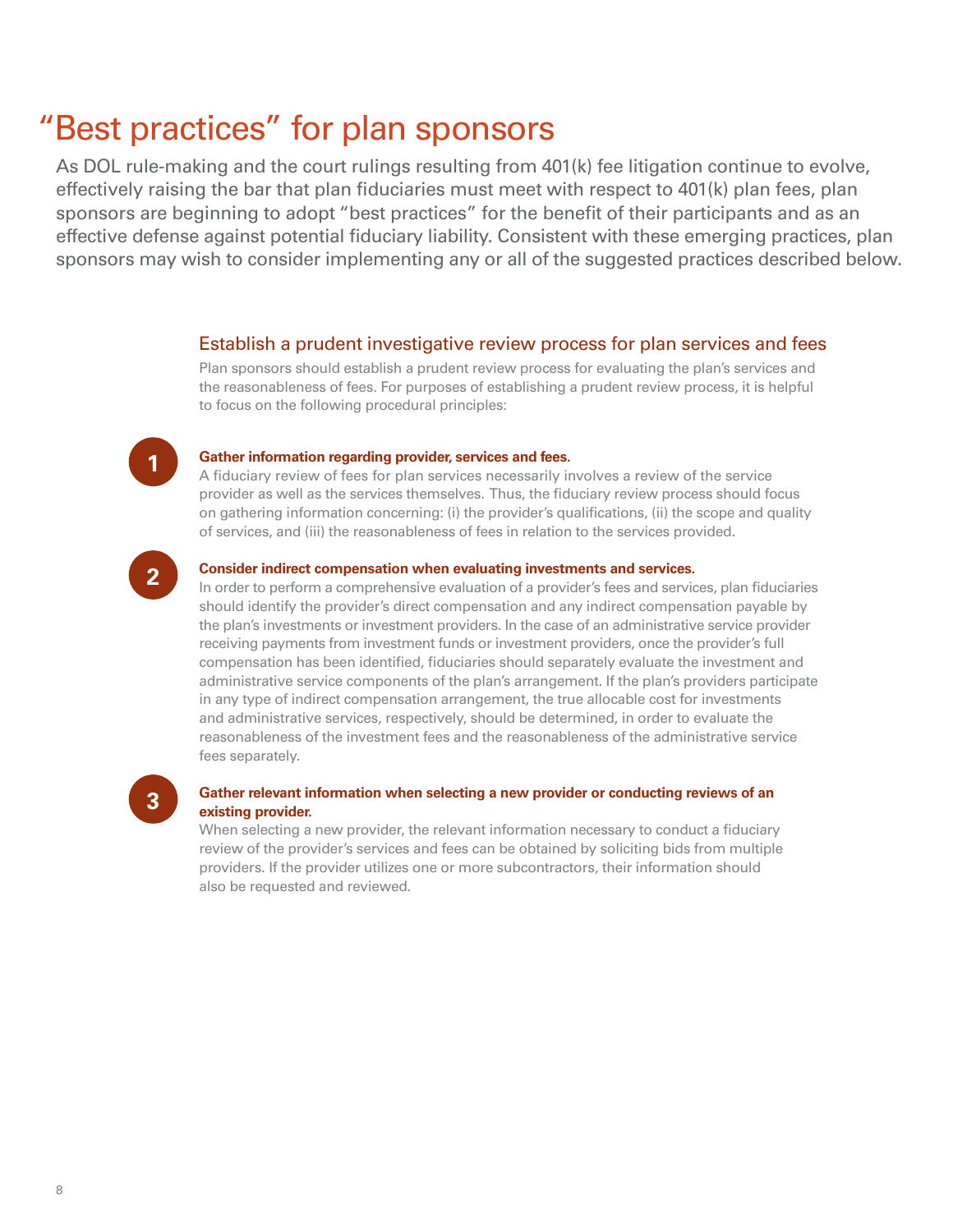

When performing a routine review of an existing service provider, the sponsor can (i) request updated information concerning its qualifications, (ii) assess the provider's historical performance, taking into account available feedback from participants and other relevant parties, and (iii) gather pricing information concerning prevailing rates for similar services for a similarly sized plan. If the plan sponsor needs assistance gathering this information, especially pricing information, the sponsor should consider requesting assistance from the plan's financial advisor. The advisor may have formal or informal access to comparative pricing information or may be able to assist in the sponsor's selection of a provider of "benchmarking" services.14

#### **Evaluate fee information in relation to services provided.**

**4**

**5**

With regard to the fiduciary review of the services of a new or existing provider, plan fiduciaries should not select or change providers based on fee information alone and they should never select a provider simply because its services are the cheapest. Plan sponsors should prudently choose service providers with fees that are reasonable in relation to the services provided, taking into account the scope and quality of the services as well as the qualifications of such provider.

#### **Conduct fiduciary reviews regularly with supporting documentation.**

Plan fiduciaries should conduct their reviews at reasonable intervals (e.g., annually, biennially), and they can be facilitated through telephonic or in-person meetings with the plan's financial advisor. To demonstrate that these reviews are part of an ongoing process, these meetings can be documented with minutes, which should include a brief summary of the information gathered and the areas of fiduciary review. The plan's advisor can assist in organizing meetings with the plan sponsor, the documentation of these meetings, and in gathering appropriate information on behalf of the plan.

9

<sup>&</sup>lt;sup>14</sup> In recognition of the fiduciary need to evaluate 401(k) plan fees, a growing number of firms now offer different types of benchmarking services, which aim to compare the fees paid by an individual plan against the fees paid by a representative benchmark group of plans.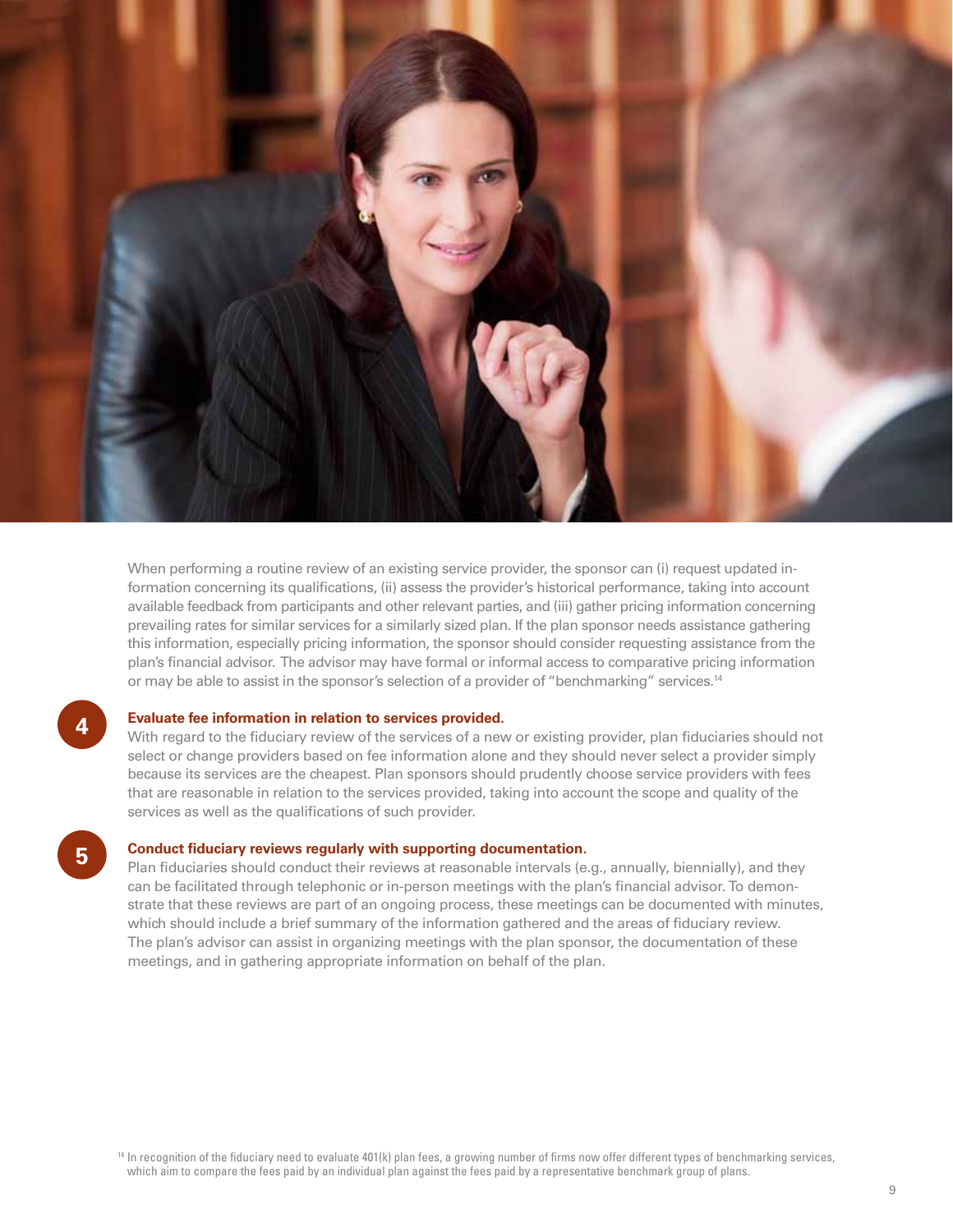### Independently decide the fee split between plan sponsor and participants

When a plan sponsor engages a service provider that receives indirect compensation from the plan's investment funds, participants automatically bear these costs since they are embedded in the fund's operating expenses. However, with respect to hard dollar fees, the plan sponsor has the flexibility of paying them or charging plan participants. Some plan sponsors erroneously assume that they must pay all invoiced fees on behalf of the plan. However, the DOL has ruled that service fees can be charged against plan assets so long as the plan document permits the payment of fees, the service is in the interest of participants, and the fee is reasonable.<sup>15</sup>

Numerous recordkeepers can readily convert an annual fee for plan services into an expense that is charged across the accounts of plan participants on a quarterly basis. Operationally, any cost necessary for plan operation can be expensed in this manner. Thus, sponsors should never favor a service provider receiving indirect compensation from the plan's investments, merely because it prefers to allocate fees to plan participants. Any decision to shift fees to the plan should be made independently of the decision to select a service provider, taking into account the provider's total compensation when evaluating the reasonableness of its fees.

### Provide meaningful fee disclosure to participants

The DOL recently finalized its participant fee disclosure regulations which will require 401(k) plan sponsors to furnish specific fee and investment-related information to participants automatically on an annual or quarterly basis.<sup>16</sup> These disclosure requirements have a delayed application date, and they become effective for plan years beginning on or after November 1, 2011. Before these rules go into effect, plan sponsors should confirm with their service providers that they will be prepared to administer these new participant communication requirements. To facilitate the transition to the new disclosure regime, plan sponsors should inform participants that this regulatory change is pending and also consider providing meaningful fee information to participants currently.

With the assistance of the plan's advisor, the routine discussion of fees may be integrated into investment education meetings with participants. However, any discussion of fees should be made in its proper context. Participants should be made aware of the various factors which can influence plan fees (e.g., plan size) as well as the nature and value of the services provided. They should also be reminded that investment decisions should never be based on fees alone. A number of lawsuits have been filed, alleging that plan fiduciaries breached their duty to provide material fee information to participants.<sup>17</sup> Broadening the scope of participant investment education to address plan fees can help provide protection against these types of legal claims.

Plan sponsors should also confirm with their service providers that the investment disclosures under ERISA Section 404(c) are being provided to participants. By complying with ERISA Section 404(c), plan sponsors are shielded from liability for participants' investment losses, and participants alone are held responsible for their investment allocation decisions. In addition to protecting the sponsor from claims relating to investment losses, in certain 401(k) fee litigation cases, the court has held that Section 404(c) also provides a defense against claims that the plan's investment funds charged excessive fees.<sup>18</sup> In light of the value of 404(c) protection, plan sponsors should confirm their providers are currently delivering the necessary investment disclosures to participants, which may be provided in the form of investment brochures, fund fact cards and prospectuses. They should also confirm that their providers will be modifying their investment disclosure practices to comport with the pending changes under the DOL's participant disclosure regulations. The rules under ERISA Section 404(c) have been amended by the DOL's new participant fee disclosure regulations and, as a result, the required disclosures under ERISA Section 404(c) will also change, effective for plan years beginning on or after November 1, 2011.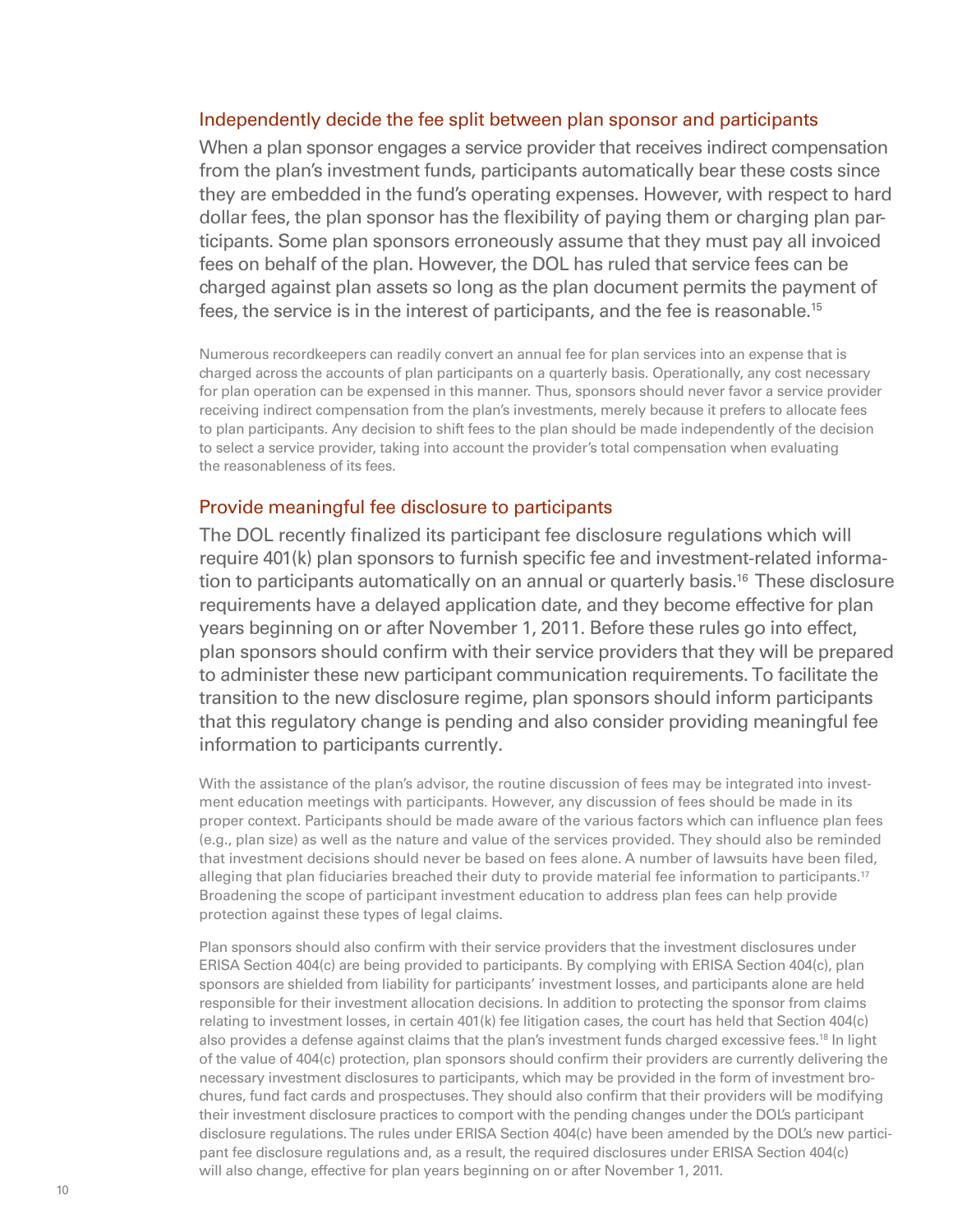### Evaluate your financial advisor's value proposition

A plan's financial advisor may be one of its most critical service providers, furnishing important guidance with respect to the plan's investments as well as offering solutions concerning the overall administration and operation of the plan. Like other service providers, financial advisors can receive various types of compensation, including indirect compensation from the plan's investments or investment providers. A plan sponsor has a fiduciary duty to evaluate the reasonableness of the advisor's compensation, just like the compensation of any other service providers to the plan.

When selecting a financial advisor, plan sponsors should ask about the advisor's total compensation. The transparency of the advisor's fees should be viewed as one of the key elements for consideration when selecting an advisor. In addition to using this information for purposes of selecting a financial advisor, many plan sponsors will need to report the advisor's fees on Schedule C of its Form 5500 filings, on an annual basis beginning with the 2009 plan year.

Rather than seeking an advisor with low fees, plan sponsors should seek out the financial advisor with the best "value proposition." The services to be expected from financial advisors may include any or all of the following: facilitating oversight and proper documentation of the investment review process, delivering investment education and related services to plan participants, providing management assistance with respect to administrative service providers, and offering investment expertise and education concerning the plan sponsor's fiduciary responsibilities.

In order to evaluate the reasonableness of the advisor's fees, the plan sponsor should make appropriate inquiries about the advisor's service offering. Is the advisor genuinely committed to helping both the sponsor and the plan participants on an ongoing basis? If so, is the advisor willing to make that commitment in writing? As provided under the DOL's procedural guidance, an advisor's fees should always be evaluated in light of the services provided. Plan sponsors should make an effort to work with financial advisors that are open and forthcoming about the types of services they offer and the fees for such services.

# **Conclusion**

In light of the call for greater fee transparency by the U.S. government and the emerging case law arising from recent 401(k) fee litigation, plan sponsors should make every effort to evaluate their plan's fees in relation to the services provided.

Plan sponsors can increase their awareness of plan fees and help ensure plan services are selected prudently by adopting any or all of the following best practices currently: (1) establishing a prudent investigative review process for plan services and fees, (2) deciding the fee split between the plan sponsor and the plan's participants independently of any decision to select service providers, (3) providing meaningful fee disclosures to the participants, and (4) evaluating the value proposition of the plan's financial advisor. By staying ahead of the curve with respect to the evolving 401(k) fee-related requirements, plan sponsors can protect their participants from the dangers of hidden fees and also protect themselves from potential fiduciary liability.

<sup>15</sup> DOL Advisory Opinions 97-03A and 2001-01A. The expenses for "settlor" functions related to making design changes to the plan, rather than its management or administration, may not be charged against plan assets.

<sup>&</sup>lt;sup>16</sup> On October 14, 2010, the DOL announced the release of its final regulations requiring sponsors of 401(k) plans and other plans with participant-directed investments to deliver fee-related disclosures to participants.

<sup>&</sup>lt;sup>17</sup> See, e.g., Tibble v. Edison International, 2:07-CV-05359-SVW-AGR (C.D. Cal. filed 8/16/07).

<sup>18</sup> See, e.g., Hecker v. Deere & Co. (7th Cir. Feb. 12, 2009).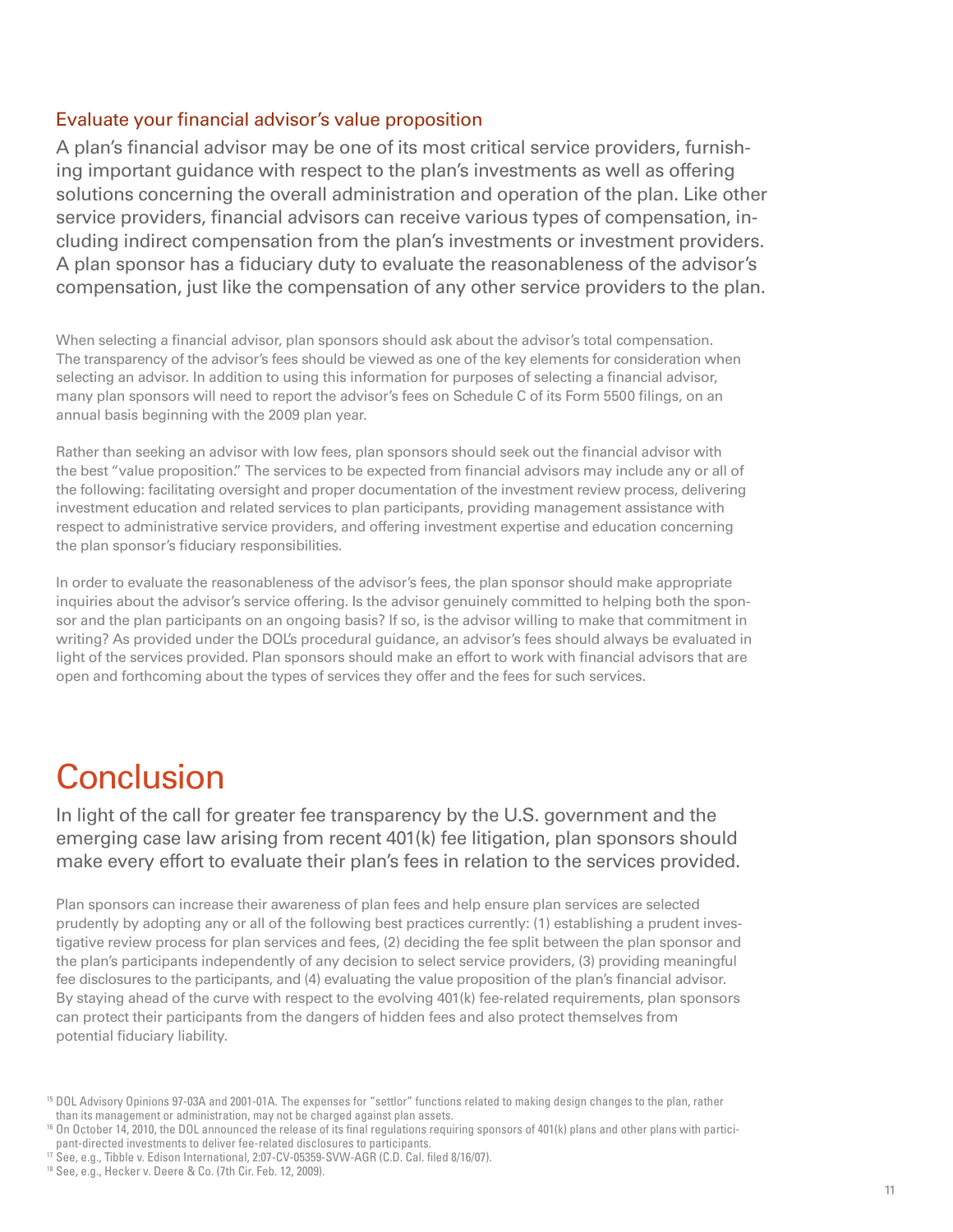### About Legg Mason

Since its founding in 1899 as a brokerage firm in Baltimore, Maryland, Legg Mason has evolved into one of the largest asset management firms in the world, serving individual and institutional investors in 190 countries on six continents.

Today's Legg Mason is a diversified group of best-in-class global asset management firms ("affiliates"), including Legg Mason Global Asset Allocation, who are recognized for their proven investment expertise and long-term performance. The principal investment affiliates of Legg Mason are among the industry leaders in their respective areas of specialization, with unique investment approaches that have been developed over decades. The distinctive Legg Mason "multi-affiliate" business model provides clients with a broad spectrum of Equity, Fixed Income, Liquidity and Alternatives solutions, from mutual funds to college savings plans to variable annuities to separately managed accounts.

Legg Mason affiliates operate with investment autonomy, with each affiliate pursuing its own unique investment philosophy and process and maintaining its own investment culture, in order to create sustainable value for its clients. Legg Mason provides global distribution and invests in growth through core strategic services, including capital allocation for product development, investing in our existing affiliates and making new acquisitions.

The diversification and balance of Legg Mason have fueled the company's performance over its 26-year history as a public company. Legg Mason is one of the largest asset managers in the world, with assets under management of \$673.5 billion (as of September 30, 2010).

### For more information:

www.leggmason.com

**B** www.twitter.com/leggmason

www.leggmason.com/individualinvestors

The Wagner Law Group is not a Legg Mason, Inc. affiliated company.

© 2010 Legg Mason Investor Services, LLC, member FINRA, SIPC. Legg Mason Investor Services, LLC is a subsidiary of Legg Mason, Inc. 404646 TAPX012968 10/10 FN1011993

INVESTMENT PRODUCTS: NOT FDIC INSURED • NO BANK GUARANTEE • MAY LOSE VALUE